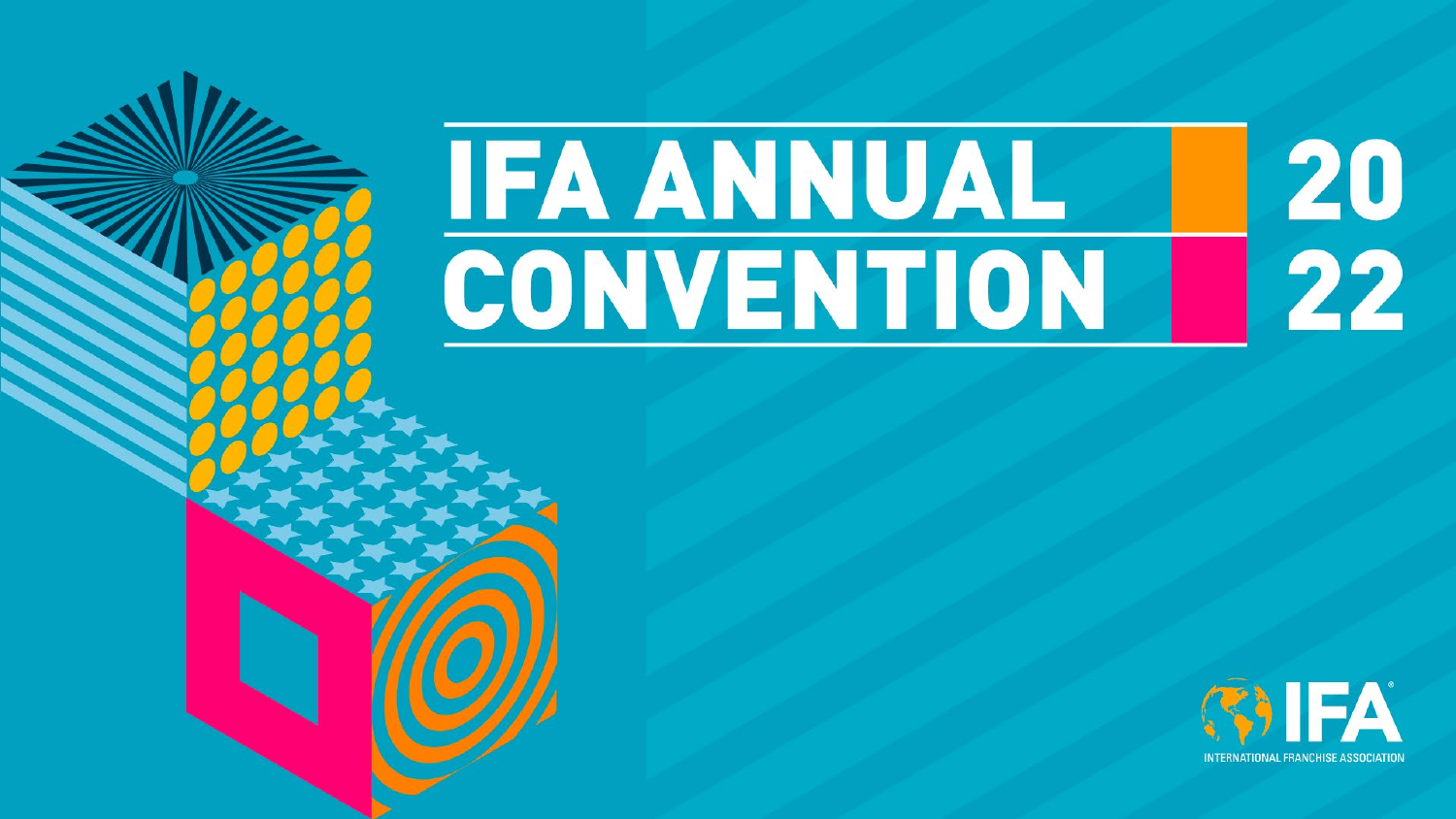# **Have a Plan! The Life Cycle of a Multi-Unit Owner or Entrepreneur**

**Preparing for and Implementing a Succession Plan**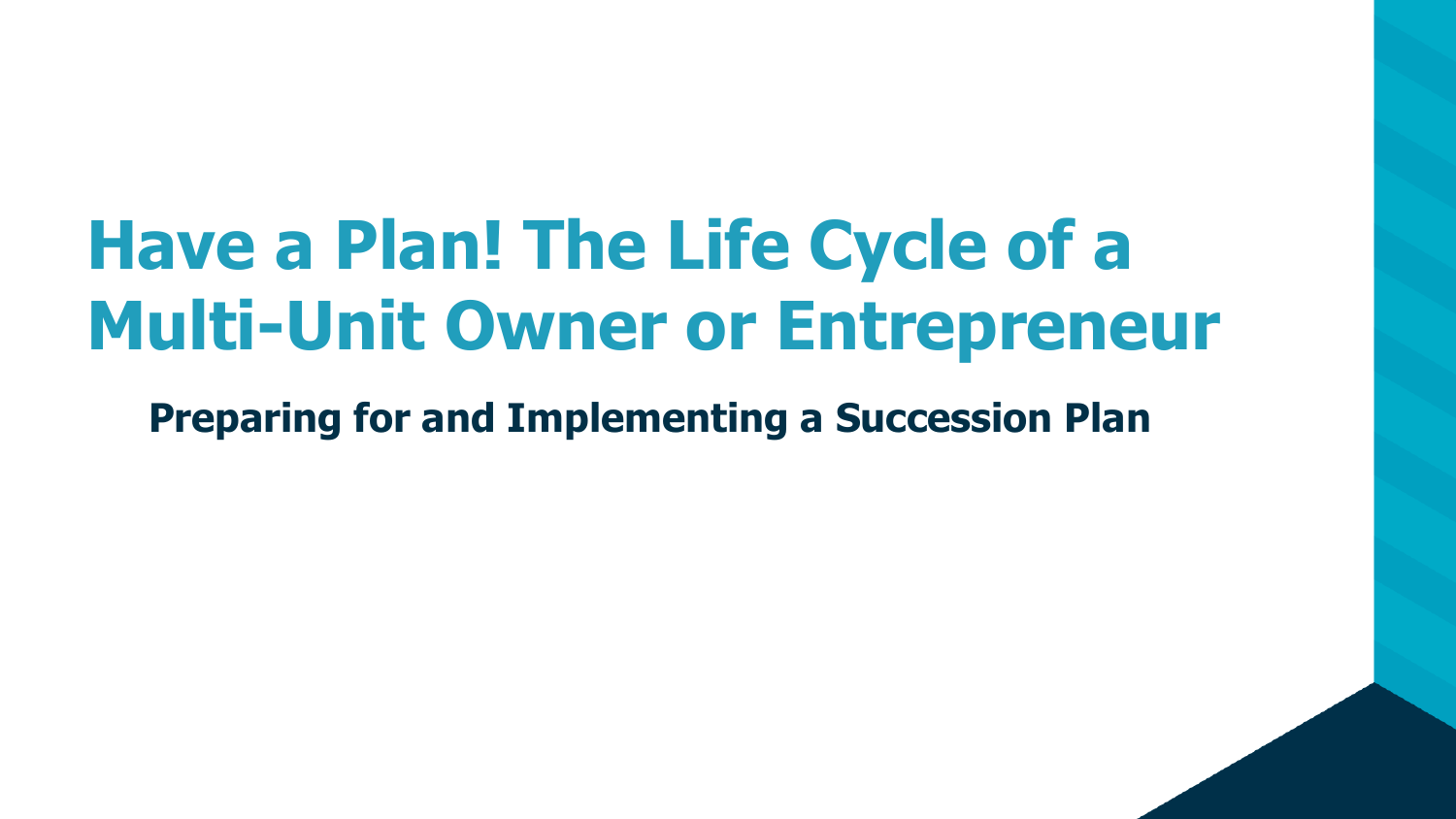

**Carty Davis** Partner C Squared Advisors, LLC Phone: 910 -528 -1931 carty@c2advisorygroup.com



**Jay Duke** National Managing Partner of Advisory Services BDO Phone: 214 -665 -0607 jduke@bdo.com



**Jake Beyer** Assurance Director BDO Phone: 214 -665 -0727 jbeyer@bdo.com



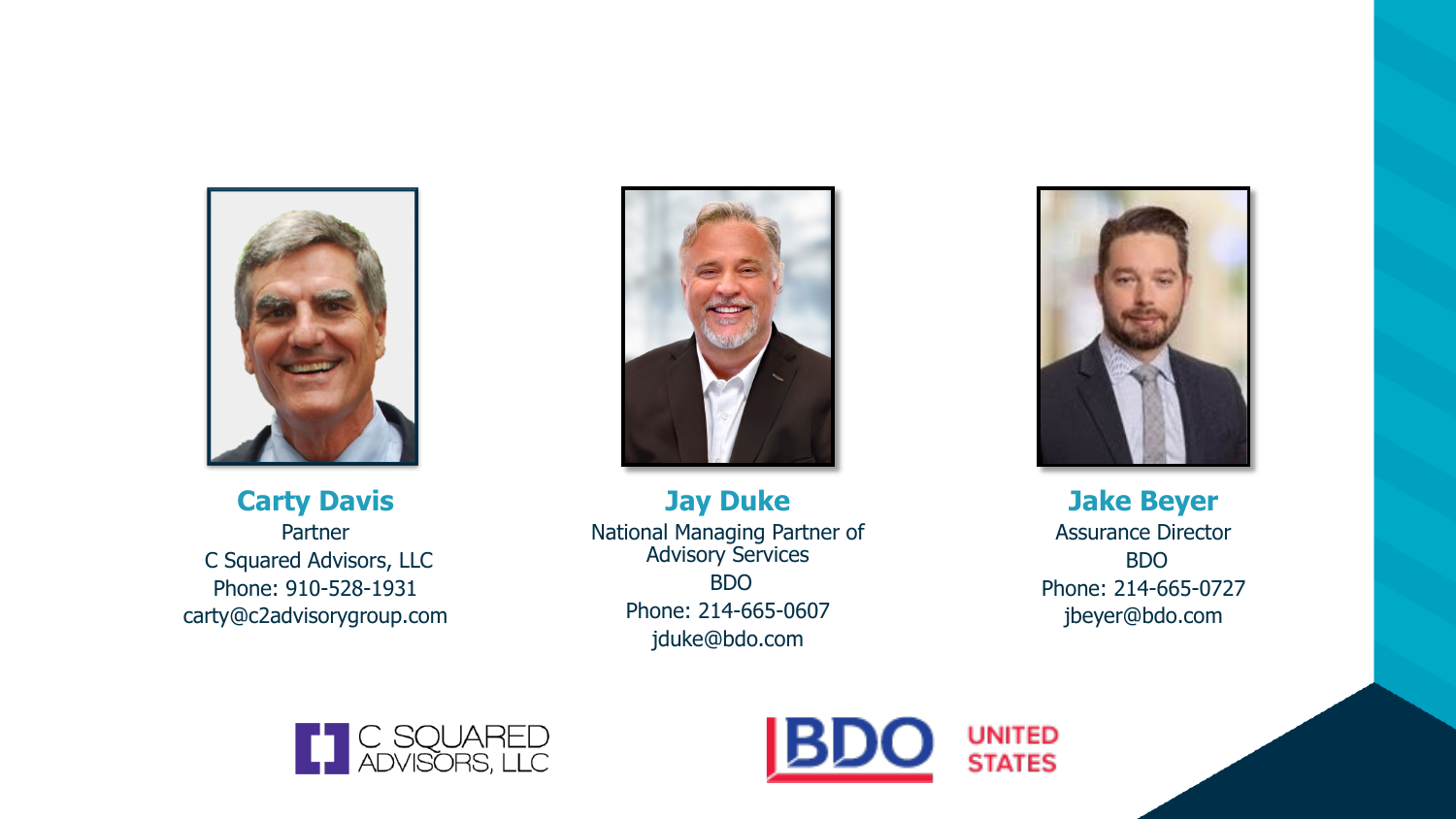## **TYPICAL LIFE CYCLE OF BUSINESS OWNER**

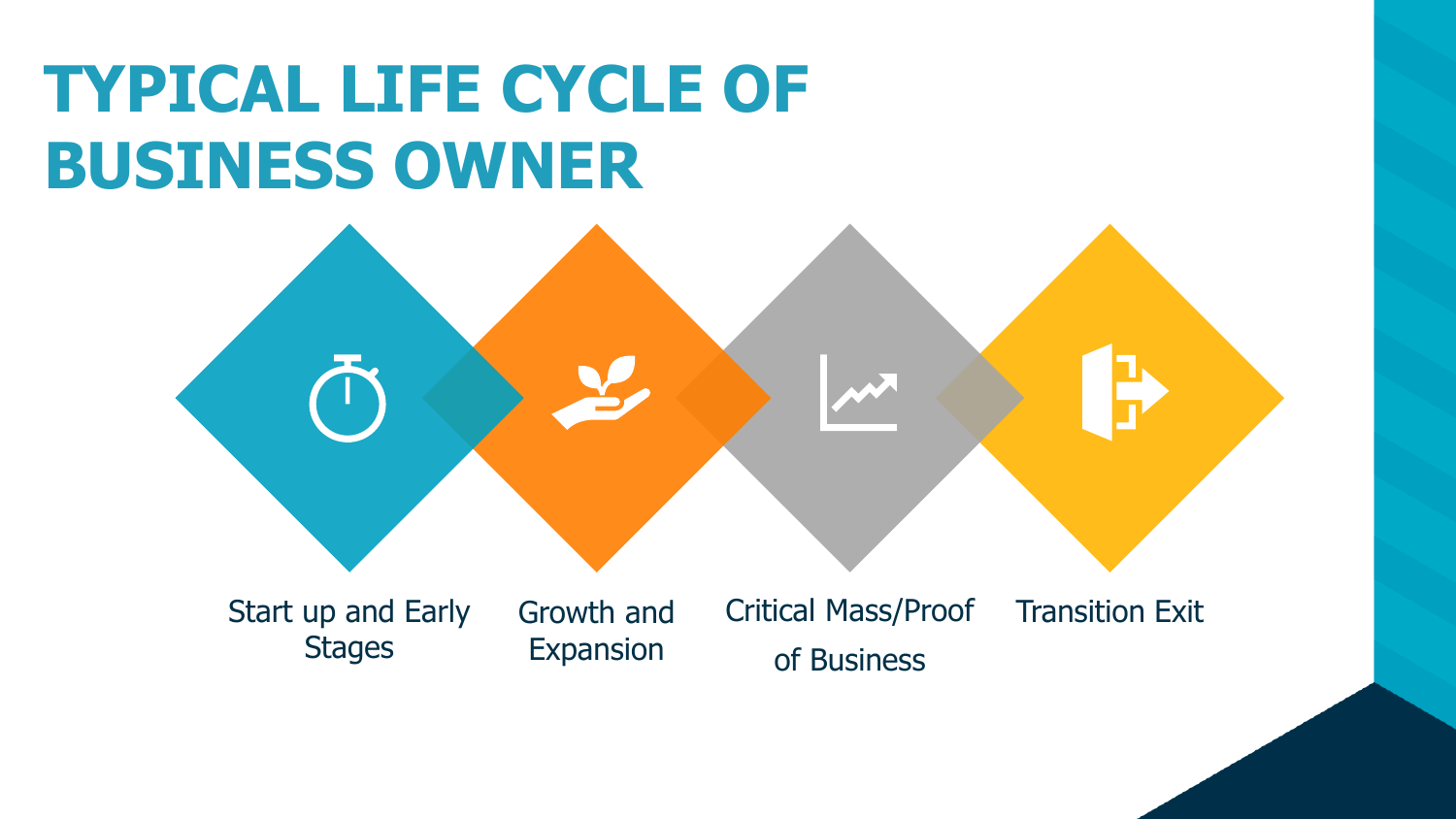# **PREPARE FOR A LIQUIDITY EVENT**

How can business owners ensure they're always ready for a liquidity event?

- Legal / Business Documents
	- − Organizational documents
	- − Operating agreements
	- − Franchise agreements
	- − Lease agreements
- Financial Information
	- − Tax Returns
	- − Management prepared statements
	- − Accountant prepared yearend statements
- Initial Tax / Organizational Planning

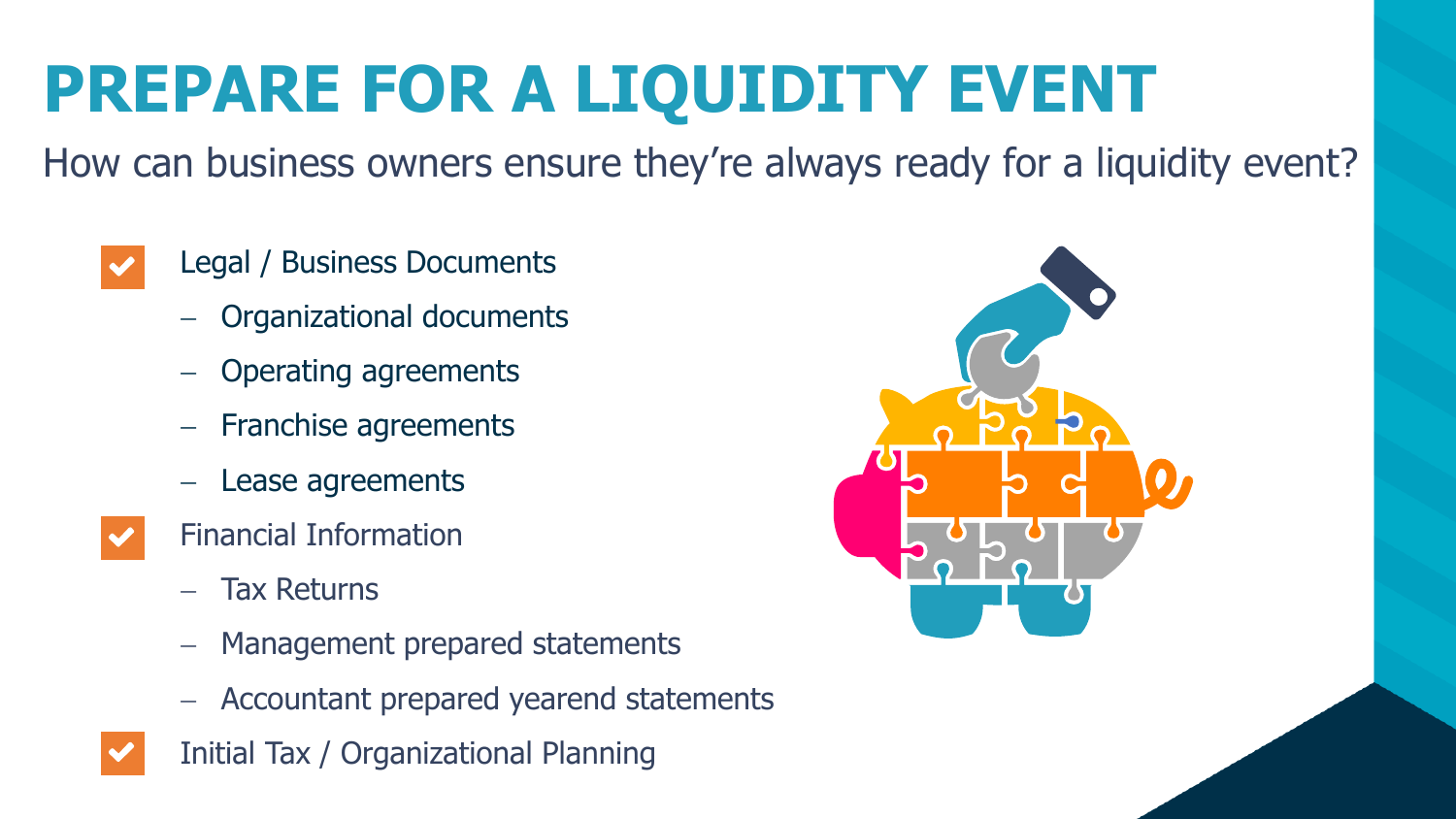### **TIMING**

What are key factors to consider when succession planning for your business?

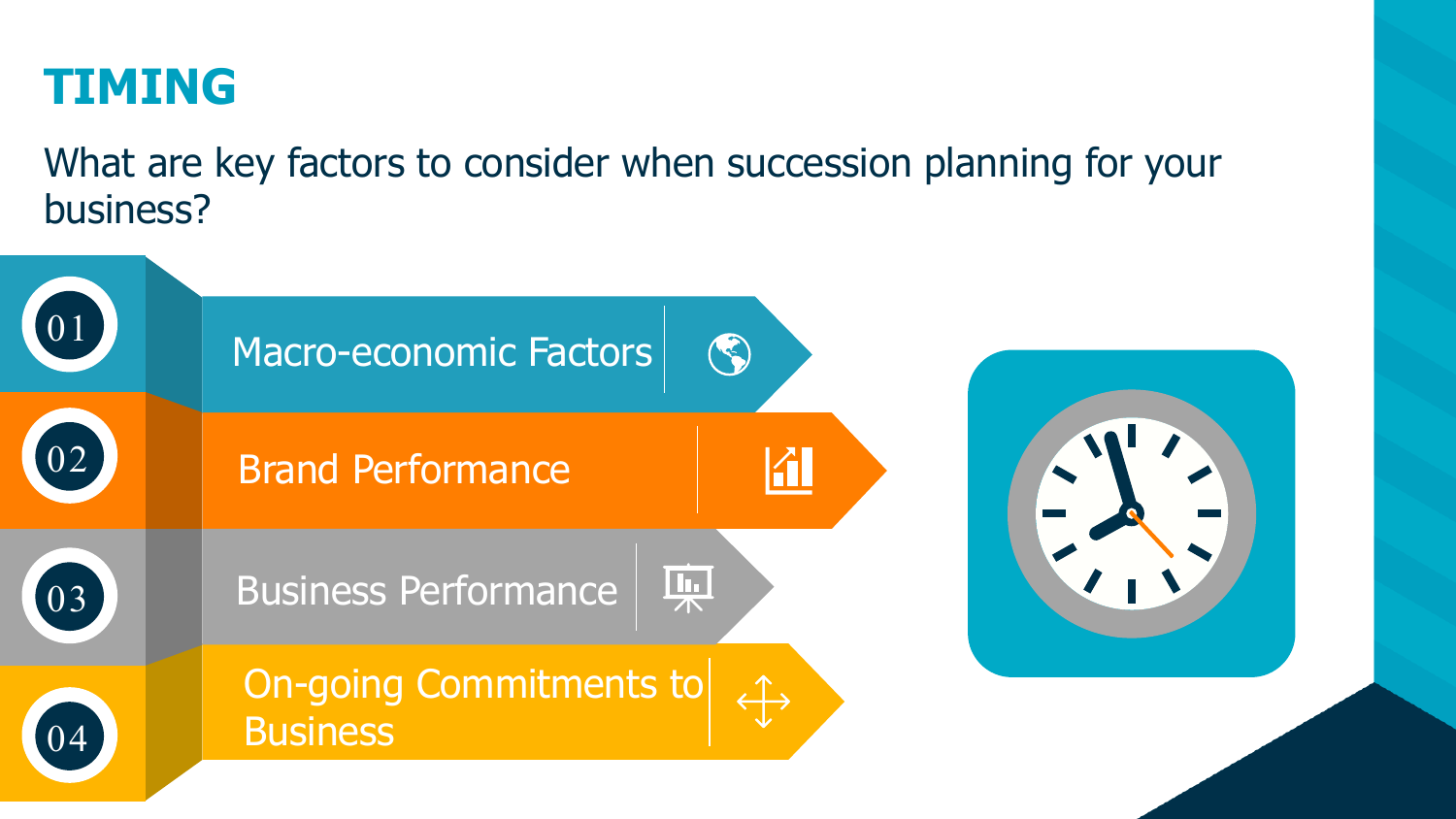### **SUCCESSION**

#### How does the type of transaction effect the process?





Third-Party Sale Inter-Organizational **Transfer** 

- $\oslash$  Sale of partnership interest
- $\oslash$  Sale of Stock in an S Corporation
- Sale of Asset  $\oslash$

 $\oslash$ ESOP Transaction



#### Related-Party/Next Generation Transition

- Estate/Gift tax planning  $\oslash$
- Irrevocable Life Insurance Trust  $\oslash$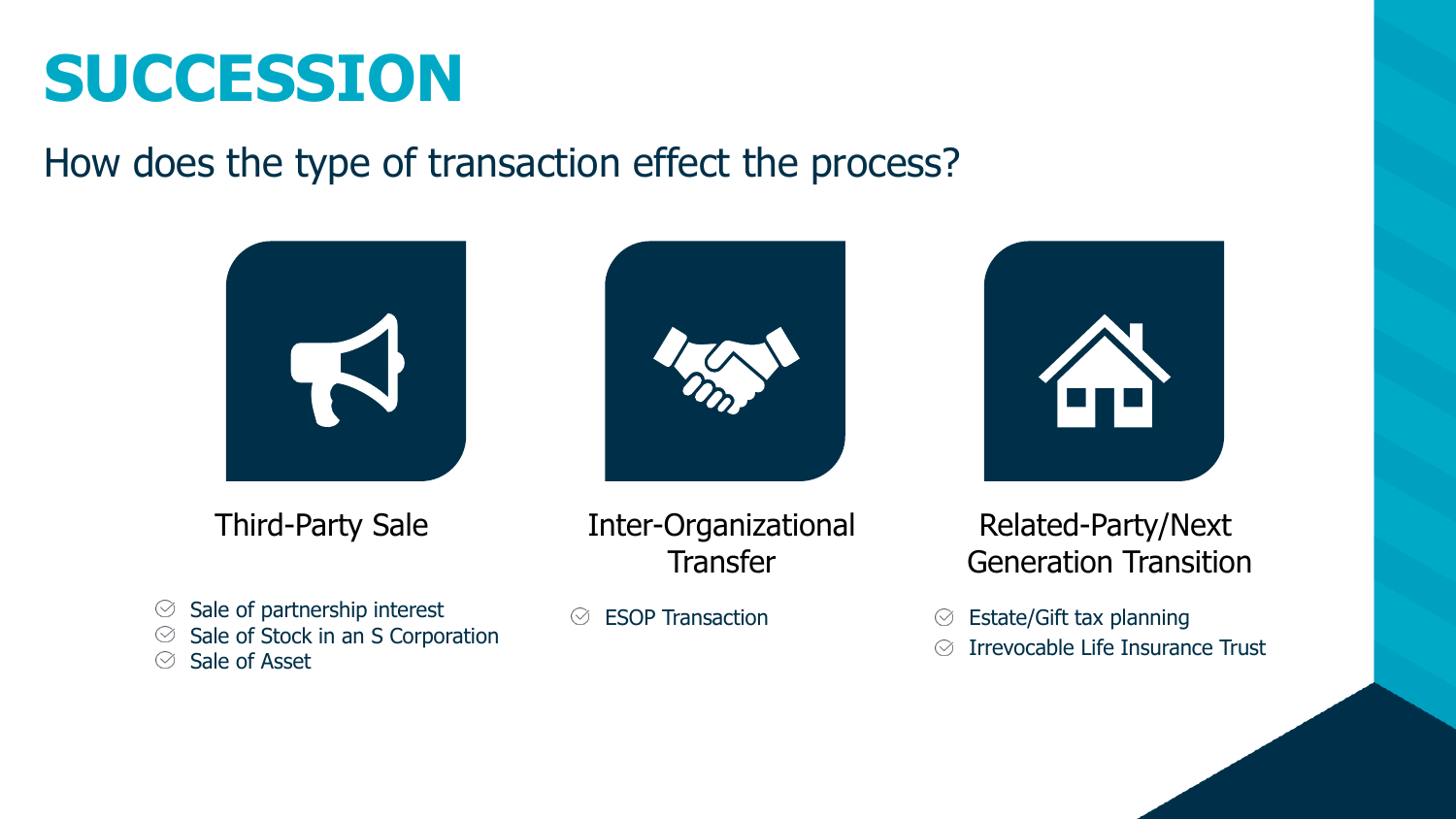## **SUCCESSION**

Critical Steps in Related Party Succession Planning

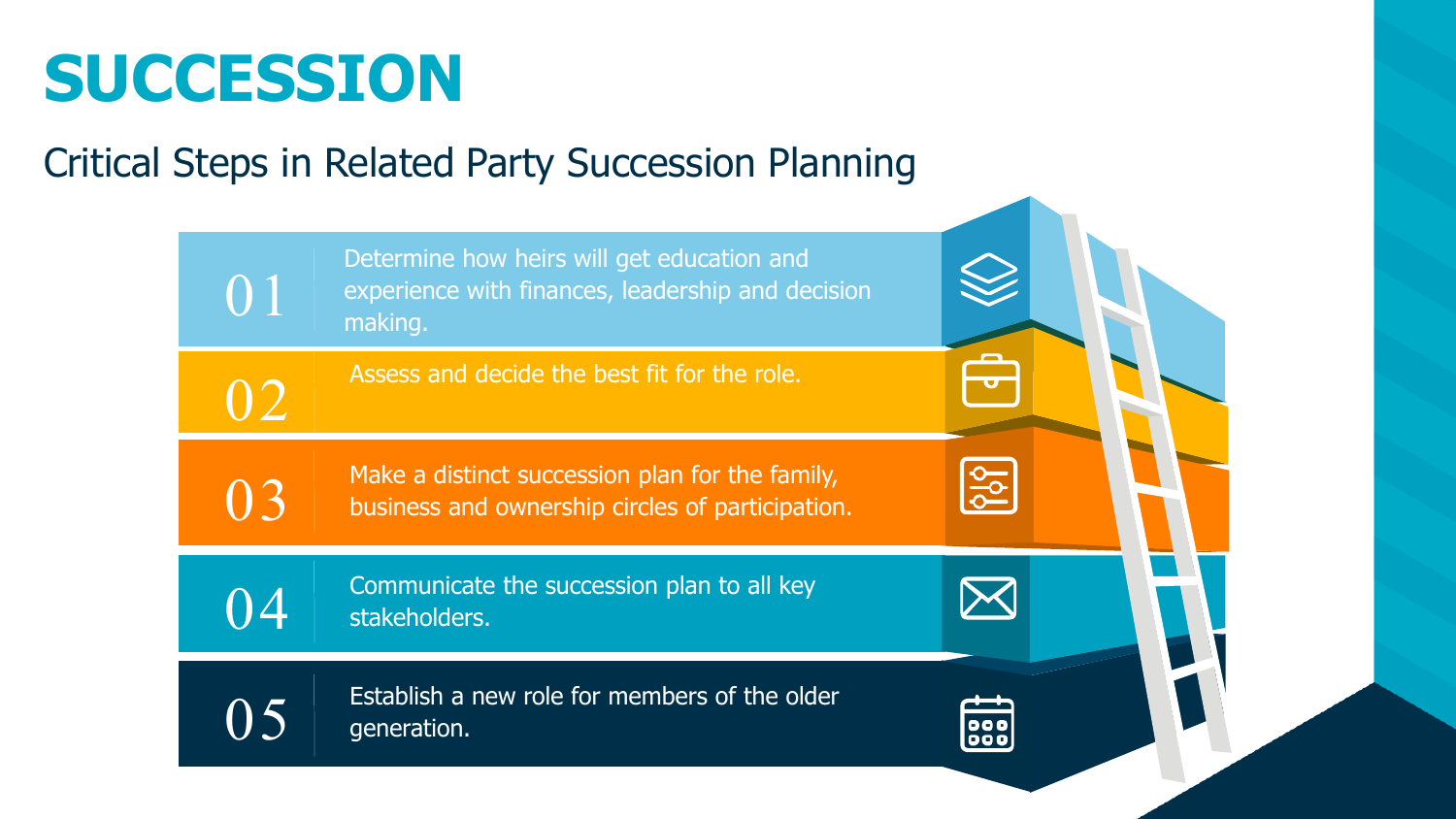### **SUCCESSION**

What other factors should be considered when succession planning?